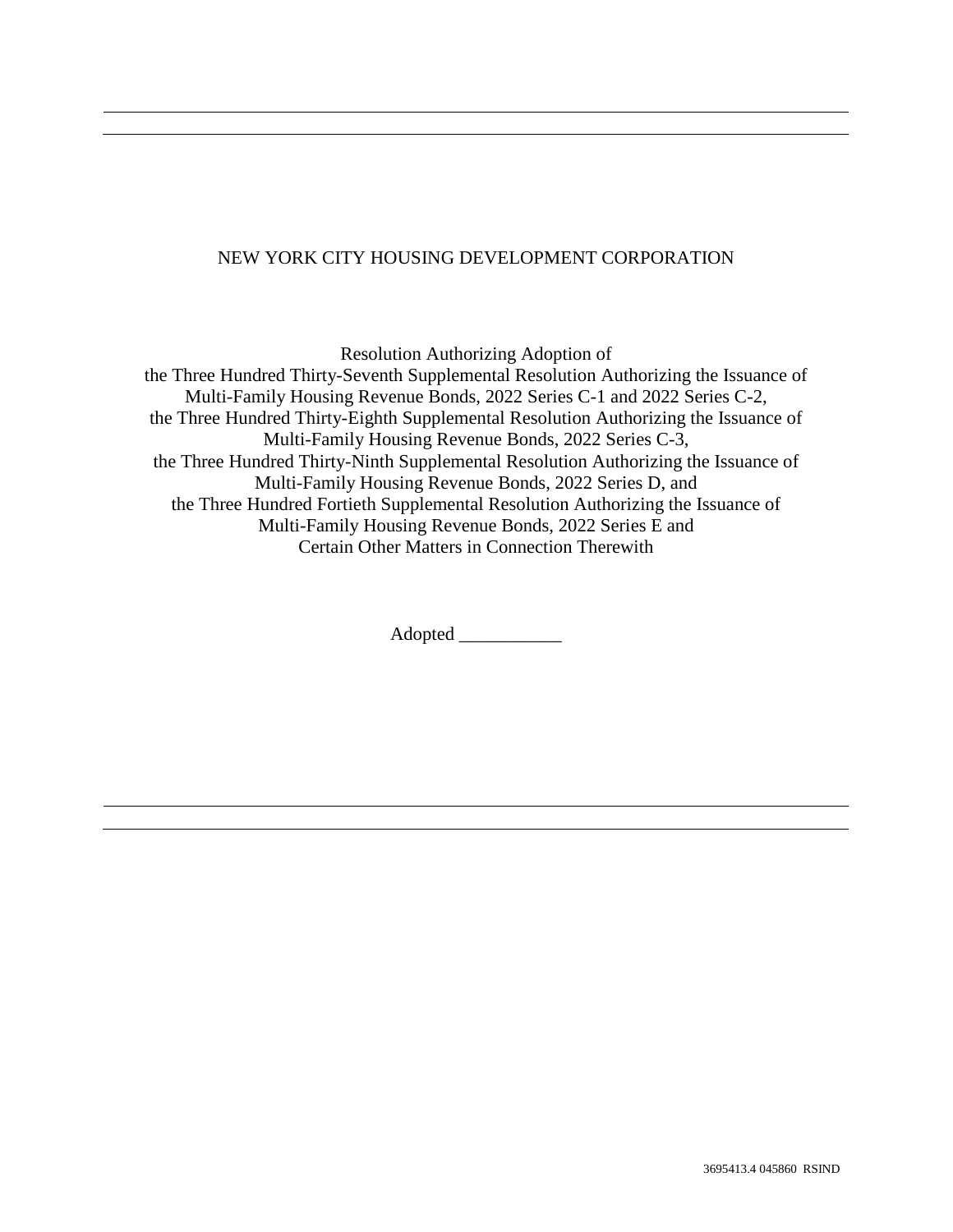Resolution Authorizing Adoption of the Three Hundred Thirty-Seventh Supplemental Resolution Authorizing the Issuance of Multi-Family Housing Revenue Bonds, 2022 Series C-1 and 2022 Series C-2, the Three Hundred Thirty-Eighth Supplemental Resolution Authorizing the Issuance of Multi-Family Housing Revenue Bonds, 2022 Series C-3, the Three Hundred Thirty-Ninth Supplemental Resolution Authorizing the Issuance of Multi-Family Housing Revenue Bonds, 2022 Series D, and the Three Hundred Fortieth Supplemental Resolution Authorizing the Issuance of Multi-Family Housing Revenue Bonds, 2022 Series E and Certain Other Matters in Connection Therewith

WHEREAS, the New York City Housing Development Corporation (the "Corporation") has adopted the Multi-Family Housing Revenue Bonds Bond Resolution, as amended (the "General Resolution"), authorizing the issuance, from time to time, of its Multi-Family Housing Revenue Bonds (the "Bonds") for the purpose of providing funds to finance the Corporation Corporate Purposes (as defined in the General Resolution);

\_\_\_\_\_\_\_\_\_\_\_\_\_\_\_\_\_\_\_\_\_\_\_\_\_\_\_\_\_\_

WHEREAS, the Corporation proposes to adopt the Three Hundred Thirty-Seventh Supplemental Resolution Authorizing the Issuance of Multi-Family Housing Revenue Bonds, 2022 Series C-1 and 2022 Series C-2 (the "Three Hundred Thirty-Seventh Supplemental Resolution") and to issue its Multi-Family Housing Revenue Bonds, 2022 Series C-1 (the "2022 Series C-1 Bonds") and its Multi-Family Housing Revenue Bonds, 2022 Series C-2 (the "2022 Series C-2 Bonds") for the purpose of providing funds to finance the Long-Term Portions of the 2022 Series C Senior Mortgage Loans, part of the Short-Term Portions of the 2022 Series C Senior Mortgage Loans, and the 2022 Series C Subordinate Mortgage Loans (as such terms are defined in the Three Hundred Thirty-Seventh Supplemental Resolution), and to refund certain outstanding bonds of the Corporation (the "2022 Series C-1/C-2 Prior Bonds"), all in accordance with the terms of the General Resolution and the Three Hundred Thirty-Seventh Supplemental Resolution;

WHEREAS, the Corporation proposes to adopt the Three Hundred Thirty-Eighth Supplemental Resolution Authorizing the Issuance of Multi-Family Housing Revenue Bonds, 2022 Series C-3 (the "Three Hundred Thirty-Eighth Supplemental Resolution") and to issue its Multi-Family Housing Revenue Bonds, 2022 Series C-3 (the "2022 Series C-3 Bonds") for the purpose of providing funds to finance the Long-Term Portions of certain 2022 Series C Senior Mortgage Loans, to finance certain 2022 Series C Subordinate Mortgage Loans, and to refund certain outstanding bonds of the Corporation (the "2022 Series C-3 Prior Bonds"), all in accordance with the terms of the General Resolution and the Three Hundred Thirty-Eighth Supplemental Resolution;

WHEREAS, the Corporation proposes to adopt the Three Hundred Thirty-Ninth Supplemental Resolution Authorizing the Issuance of Multi-Family Housing Revenue Bonds, 2022 Series D (the "Three Hundred Thirty-Ninth Supplemental Resolution") and to issue its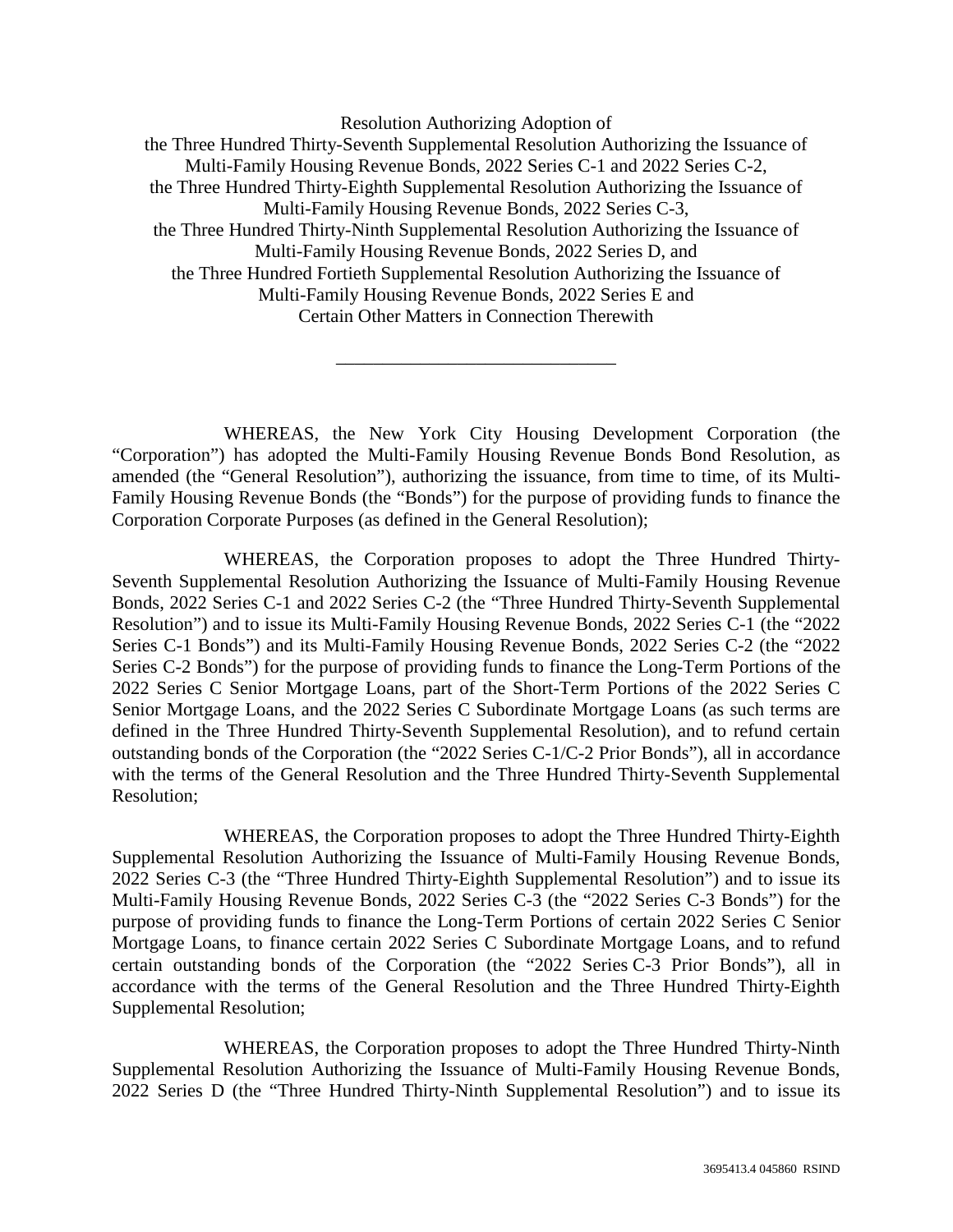Multi-Family Housing Revenue Bonds, 2022 Series D (the "2022 Series D Bonds") for the purpose of providing funds to finance the 2022 Series D Mortgage Loans (as defined in the Three Hundred Thirty-Ninth Supplemental Resolution) and to finance other Corporation Corporate Purposes, all in accordance with the terms of the General Resolution and the Three Hundred Thirty-Ninth Supplemental Resolution; and

WHEREAS, the Corporation proposes to adopt the Three Hundred Fortieth Supplemental Resolution Authorizing the Issuance of Multi-Family Housing Revenue Bonds, 2022 Series E (the "Three Hundred Fortieth Supplemental Resolution"; the Three Hundred Thirty-Seventh Supplemental Resolution, the Three Hundred Thirty-Eighth Supplemental Resolution, the Three Hundred Thirty-Ninth Supplemental Resolution and the Three Hundred Fortieth Supplemental Resolution being referred to individually as a "Supplemental Resolution" and collectively as the "Supplemental Resolutions"; the General Resolution and the Supplemental Resolutions being collectively referred to as the "Resolutions") and to issue its Multi-Family Housing Revenue Bonds, 2022 Series E (the "2022 Series E Bonds"; the 2022 Series C-1 Bonds, the 2022 Series C-2 Bonds, the 2022 Series C-3 Bonds, the 2022 Series D Bonds and the 2022 Series E Bonds being collectively referred to as the "2022 Bonds") for the purpose of providing funds to finance the 2022 Series E Existing Subordinate Mortgage Loans (as defined in the Three Hundred Fortieth Supplemental Resolution) (the 2022 Series C Senior Mortgage Loans, the 2022 Series C Subordinate Mortgage Loans, the 2022 Series D Mortgage Loans and the 2022 Series E Existing Subordinate Mortgage Loans being collectively referred to as the "2022 Mortgage Loans") and to refund certain outstanding bonds of the Corporation (the "2022 Series E Prior Bonds"; the 2022 Series C-1/C-2 Prior Bonds, the 2022 Series C-3 Prior Bonds and the 2022 Series E Prior Bonds being collectively referred to as the "Prior Bonds"), all in accordance with the terms of the General Resolution and the Three Hundred Fortieth Supplemental Resolution;

NOW THEREFORE, BE IT RESOLVED by the Members of the Corporation as follows:

1. The President or any Executive Vice President or Senior Vice President of the Corporation is hereby authorized and directed to complete and modify the provisions of the Supplemental Resolutions by determining (a) the principal amount of the 2022 Bonds, provided that the aggregate principal amount of all Series of the 2022 Bonds shall not exceed NINE HUNDRED NINETY-EIGHT MILLION EIGHT HUNDRED NINETY THOUSAND DOLLARS (\$998,890,000); (b) the dated date or dates of each Series of the 2022 Bonds; (c) the interest rate or rates (or the method for determining the same from time to time) with respect to each Series of the 2022 Bonds, provided that in the event that any Series of the 2022 Bonds is issued in an interest rate mode in which the interest rate is not fixed to maturity (a "Variable Interest Rate Mode"), the interest rate or rates with respect to such Series of 2022 Bonds shall not exceed fifteen percent (15%) per annum, computed on the basis set forth in the General Resolution and the applicable Supplemental Resolution (except with respect to 2022 Series C-1 Bonds, 2022 Series C-2 Bonds, 2022 Series C-3 Bonds, 2022 Series D Bonds and 2022 Series E Bonds that are Bank Bonds, as defined in the applicable Supplemental Resolution, which shall bear interest in accordance with any Liquidity Facility, as defined in the applicable Supplemental Resolution, but not in excess of the maximum rate permitted by law), and, in the event that any Series of the 2022 Bonds is issued with interest rates that are fixed to maturity ("Fixed Interest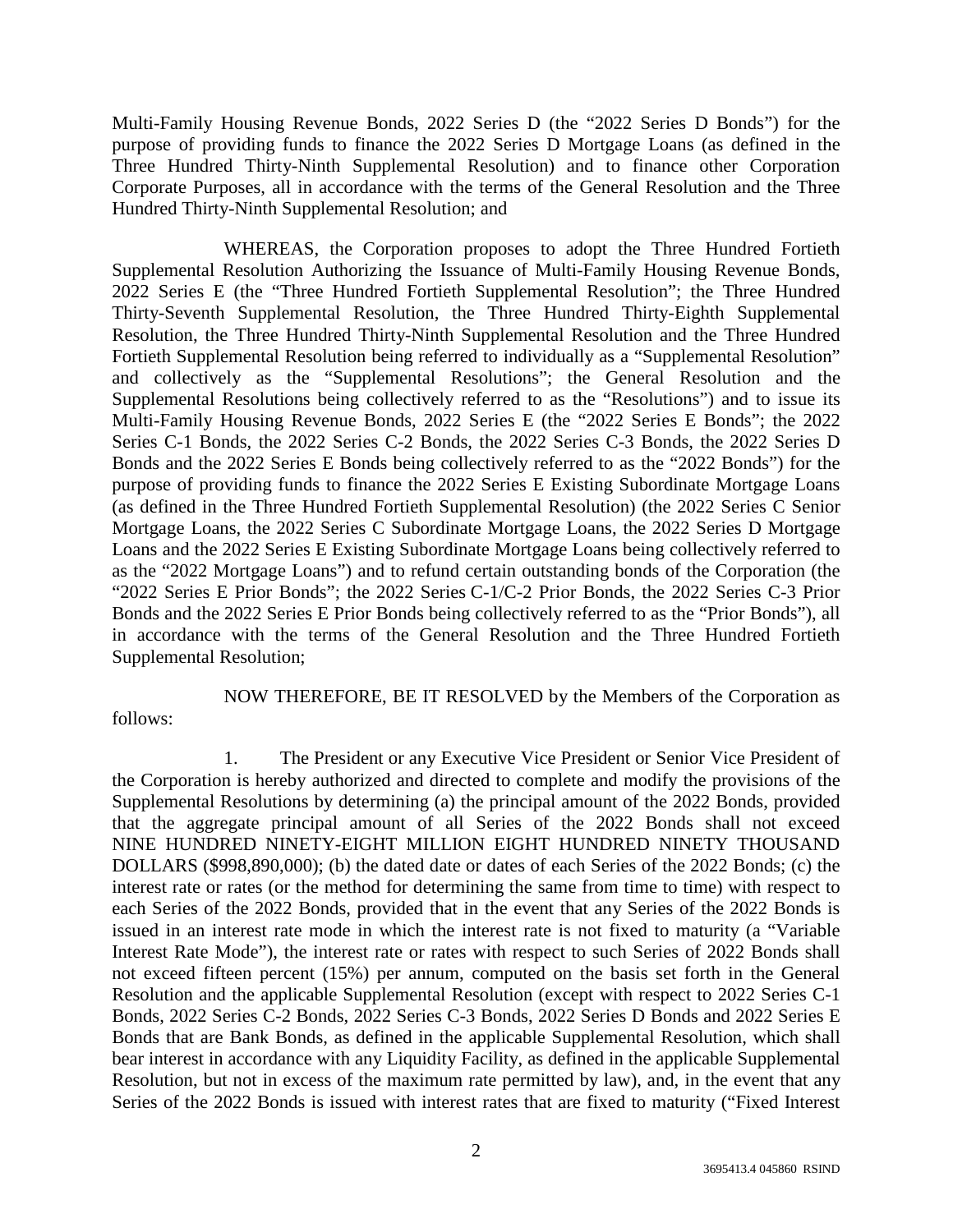Rate Bonds"), the true interest cost shall not exceed fifteen percent (15%) per annum; (d) the maturity and redemption date or dates, if any, for each Series of the 2022 Bonds; (e) the debt service and redemption provisions and schedules for each Series of the 2022 Bonds; (f) the interest payment dates for each Series of the 2022 Bonds; (g) whether each particular Series of the 2022 Bonds will be issued as bonds, the interest on which is excluded from gross income for Federal income tax purposes, or bonds, the interest on which is included in gross income for Federal income tax purposes; (h) the amounts and due dates of the sinking fund payments, if any, for any of the 2022 Bonds of a Series of like maturity; (i) the amount, if any, to be deposited in the Debt Service Reserve Account established by the General Resolution and whether such amount shall be funded with one or more Cash Equivalents (as defined in the General Resolution); (j) the amount, if any, to be established as the Debt Service Reserve Account Requirement with respect to each Series of the 2022 Bonds, or the manner of determining the same; (k) the terms of any credit and/or liquidity facility or facilities and related documents with respect to any Series of the 2022 Bonds, as applicable; (l) the provisions regarding tenders of any Series of the 2022 Bonds, as applicable; (m) the identity of the tender agent with respect to any Series of the 2022 Bonds (each a "Tender Agent"), as applicable; and (n) the terms of any mortgage purchase agreements with respect to any Series of the 2022 Bonds, as applicable. Said President, Executive Vice President or Senior Vice President is hereby further authorized to determine any other provisions of the Supplemental Resolutions necessary to give effect to the findings and determinations made by the Members of the Corporation at this meeting, and to make such other changes, omissions, insertions and revisions to the Supplemental Resolutions (including, but not limited to, changes to the name and/or Series designation of any Series of the 2022 Bonds) necessary or proper for carrying out, giving effect to and consummating the financing and transactions contemplated by this resolution, the Resolutions and the documents and instruments authorized in Sections 4 through 17 below, and which do not materially alter the terms of the Supplemental Resolutions.

2. The Corporation hereby adopts the Supplemental Resolutions substantially in the respective forms presented to this meeting. Delivery of a certified copy of any Supplemental Resolution, completed in accordance with the provisions of Section 1 hereof, to the Trustee (as defined in the General Resolution) shall constitute conclusive evidence of the Corporation's acceptance of the terms of such Supplemental Resolution.

3. The President or any Executive Vice President or Senior Vice President of the Corporation is hereby authorized to determine (i) the portion, if any, of any Series of the 2022 Bonds to be sold pursuant to the Bond Purchase Agreements referred to in Section 4 of this resolution (which portion may be all of such Series of the 2022 Bonds) (the "Underwritten Bonds"), (ii) the portion, if any, of any Series of the 2022 Bonds to be sold on a private placement or direct sale basis to one or more purchasers (which portion may be all of such Series of the 2022 Bonds) (the "Placed Bonds"), and (iii) the portion, if any, of any Series of the 2022 Bonds to be sold at one or more public, competitive sales to the successful bidder or bidders thereof (which portion may be all of such Series of the 2022 Bonds) (the "Competitively Sold Bonds"). In the event that the President or any Executive Vice President or Senior Vice President determines that some or all of any Series of the 2022 Bonds are to be sold on a private placement or direct sale basis to one or more purchasers, the President or any Executive Vice President or Senior Vice President is hereby authorized (a) to select such purchasers of such Placed Bonds, (b) to appoint one or more placement agents with respect to, or to select an entity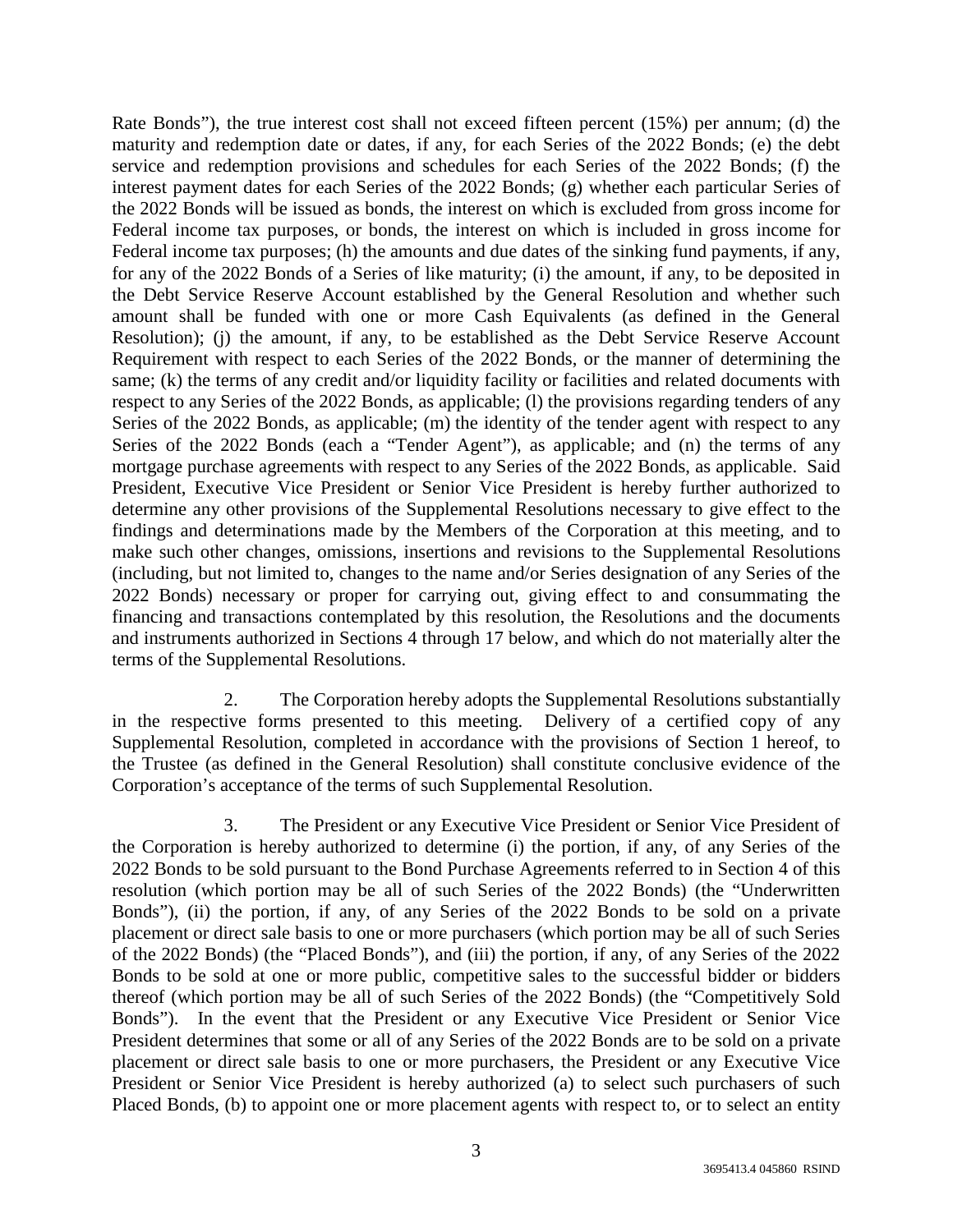or entities to arrange for an investor to purchase, such Placed Bonds and (c) to determine the compensation for any such placement agents or entities; provided that such compensation shall not exceed (i) seventy-five hundredths percent (0.75%) of the initial principal amount of the Placed Bonds being purchased, plus expenses, with respect to any of such Placed Bonds issued in a Variable Interest Rate Mode (other than an interest rate mode in which the interest rate is fixed for a term longer than one (1) year (a "Long-Term Term Rate or Fixed Rate Mode")), and (ii) one and seventy-five hundredths percent (1.75%) of the initial principal amount of the Placed Bonds being purchased, including expenses, with respect to any of such Placed Bonds issued as Fixed Interest Rate Bonds or as bonds in a Long-Term Term Rate or Fixed Rate Mode.

4. The Corporation hereby approves one or more Bond Purchase Agreements with respect to the 2022 Bonds that are Underwritten Bonds, substantially in the form presented to this meeting (each a "Bond Purchase Agreement"). In the event that the President or any Executive Vice President or Senior Vice President of the Corporation determines to sell all or a portion of any Series of the 2022 Bonds pursuant to a Bond Purchase Agreement, the President or any Executive Vice President or Senior Vice President is hereby further authorized and directed to complete the provisions of such Bond Purchase Agreement by determining (a) the respective Series and principal amounts of the applicable Underwritten Bonds; (b) the purchase price to be paid to the Corporation for the applicable Underwritten Bonds, which shall not be less than ninety percent (90%) of the principal amount thereof (plus accrued interest, if any), provided that to the extent such Underwritten Bonds are purchased at an amount less than one hundred percent (100%) of the principal amount thereof (plus accrued interest, if any), such discount shall be reflective of original issue discount only; (c) the underwriters' fee in an aggregate amount not to exceed (i) seventy-five hundredths percent (0.75%) of the initial principal amount of the Underwritten Bonds being purchased, plus expenses, with respect to any of such Underwritten Bonds issued in a Variable Interest Rate Mode (other than a Long-Term Term Rate or Fixed Rate Mode), and (ii) one and seventy-five hundredths percent (1.75%) of the initial principal amount of the Underwritten Bonds being purchased, including expenses, with respect to any of such Underwritten Bonds issued as Fixed Interest Rate Bonds or as bonds in a Long-Term Term Rate or Fixed Rate Mode; (d) the date of such Bond Purchase Agreement; (e) the terms of any investment agreements or arrangements pertaining to amounts held under the General Resolution and the applicable Supplemental Resolutions; (f) the rating or ratings required from the rating service or services in connection with the applicable Underwritten Bonds; (g) the respective dates of issuance and delivery of the applicable Underwritten Bonds; and (h) the identity of the underwriter or underwriters of the applicable Underwritten Bonds (collectively, the "Underwriters"). Said President, Executive Vice President or Senior Vice President is hereby further authorized to determine any other provisions of the Bond Purchase Agreements necessary to give effect to the findings and determinations made by the Members of the Corporation at this meeting, and to make such other changes, omissions, insertions and revisions to the Bond Purchase Agreements necessary or proper for carrying out, giving effect to and consummating the financing and transactions contemplated by this resolution, the General Resolution, the applicable Supplemental Resolutions and the documents and instruments authorized in Sections 7 through 9 and Sections 13 through 17 below, and not contrary to the terms of the applicable Supplemental Resolutions, as completed in accordance with the provisions of Section 1 hereof. Upon completion of the provisions of any Bond Purchase Agreement, an Authorized Officer (as defined in the General Resolution) is hereby authorized to execute such Bond Purchase Agreement in the name and on behalf of the Corporation, such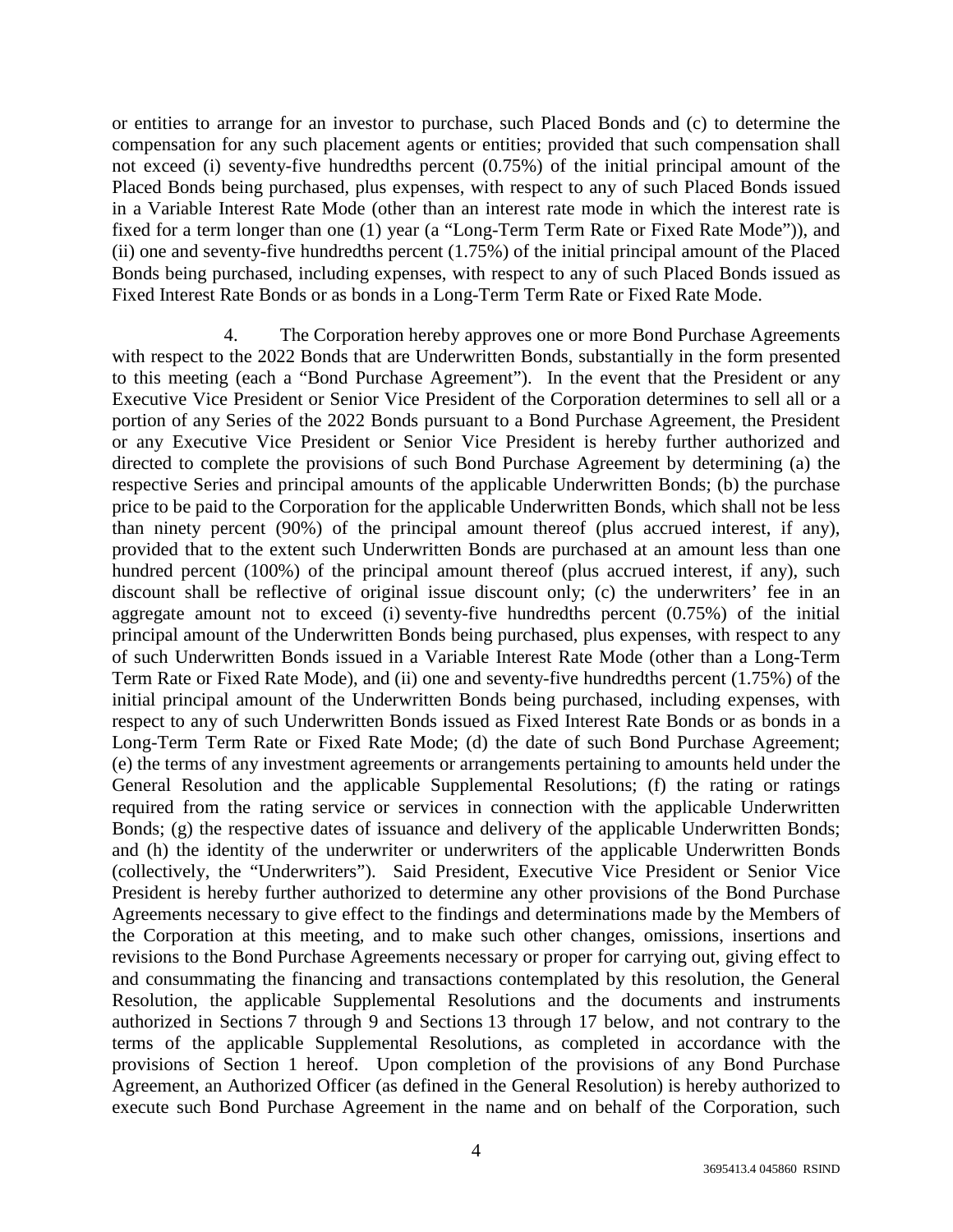execution to constitute conclusive evidence of the Corporation's approval of all changes in the form thereof, and to deliver the same to the Underwriters named in such Bond Purchase Agreement.

5. An Authorized Officer of the Corporation is hereby authorized to execute and deliver, in the name and on behalf of the Corporation, one or more bond purchase agreements (each a "Private Placement or Direct Sale Bond Purchase Agreement") with the purchaser or purchasers, if any, selected by the President or any Executive Vice President or Senior Vice President of the Corporation pursuant to Section 3 of this resolution (the "Purchasers") with respect to the Placed Bonds, if any, with such provisions as such Authorized Officer, after consultation with the General Counsel of the Corporation, shall deem advisable and not contrary to the terms of the General Resolution and the applicable Supplemental Resolutions; provided that the purchase price to be paid the Corporation for the applicable Placed Bonds (reduced by any fee to be paid by the Corporation to the Purchaser) shall not be less than ninety percent (90%) of the principal amount thereof (plus accrued interest, if any). Execution and delivery of any such Private Placement or Direct Sale Bond Purchase Agreement shall constitute conclusive evidence of the Corporation's due authorization and approval thereof.

6. An Authorized Officer of the Corporation is hereby authorized to execute and deliver, in the name and on behalf of the Corporation, one or more placement agreements (each a "Placement Agreement") with the placement agent or agents, if any, selected by the President or any Executive Vice President or Senior Vice President of the Corporation pursuant to Section 3 of this resolution with respect to the Placed Bonds, if any, with such provisions as such Authorized Officer, after consultation with the General Counsel of the Corporation, shall deem advisable and not contrary to the terms of the General Resolution and the applicable Supplemental Resolutions. Execution and delivery of any such Placement Agreement shall constitute conclusive evidence of the Corporation's due authorization and approval thereof.

7. One or more Preliminary Official Statements of the Corporation with respect to the 2022 Bonds (each substantially in the form presented to this meeting, with such changes, omissions, insertions and revisions as an Authorized Officer shall deem advisable and not contrary to the terms of the General Resolution and the applicable Supplemental Resolutions, including, but not limited to, insertion of information concerning the terms of the 2022 Series E Bonds) are hereby authorized. The distribution of one or more of such Preliminary Official Statements to prospective purchasers and the use thereof by the Underwriters in connection with the offering of the applicable Underwritten Bonds and the use thereof in connection with the offering of the applicable Competitively Sold Bonds are hereby authorized. An Authorized Officer of the Corporation is hereby authorized to execute and deliver a certificate which "deems final" portions of the applicable Preliminary Official Statement as of its date for purposes of paragraph (b)(1) of Rule 15c2-12 promulgated by the Securities and Exchange Commission under and pursuant to the Securities Exchange Act of 1934, as amended ("Rule 15c2-12").

8. An Authorized Officer of the Corporation is hereby authorized to execute and permit the distribution of one or more final Official Statements dated such date or dates as such Authorized Officer shall determine, in substantially the form of the Preliminary Official Statement presented to this meeting pursuant to Section 7 above, which are hereby approved with such changes, omissions, insertions and revisions (including, but not limited to, insertion of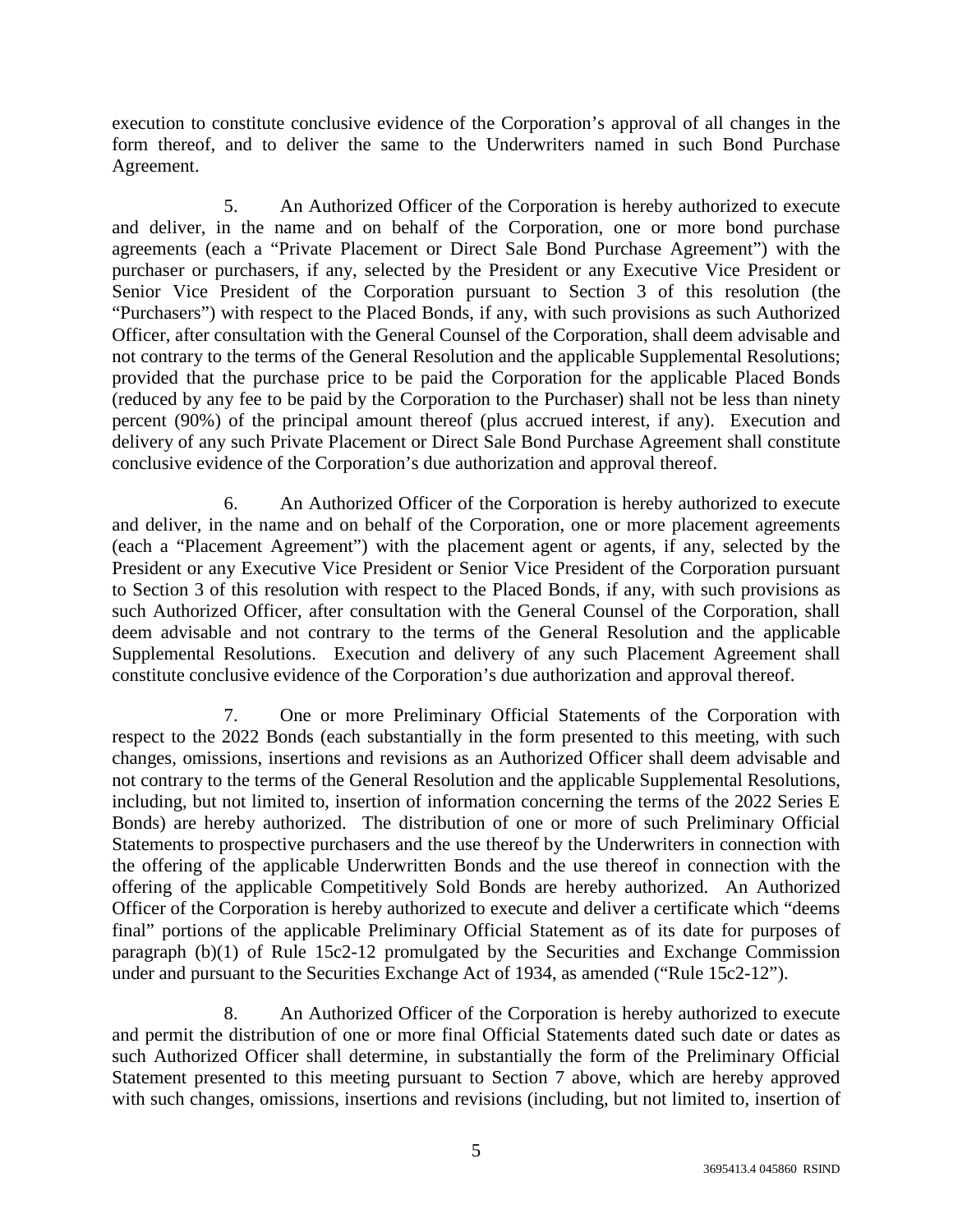information concerning the terms of the 2022 Series E Bonds) as such Authorized Officer shall deem advisable and not contrary to the terms of the General Resolution, the applicable Supplemental Resolutions, any Bond Purchase Agreements, any Private Placement or Direct Sale Bond Purchase Agreements and/or the applicable Notice of Sale referred to in Section 12 of this resolution, as applicable, and to execute and deliver each such Official Statement to the Underwriters, the Purchasers and/or the Successful Bidders referred to in Section 11 of this resolution, as applicable, in the name and on behalf of the Corporation. Execution and delivery of each such Official Statement shall constitute conclusive evidence of the Corporation's approval of all changes in the form thereof.

9. An Authorized Officer of the Corporation is hereby authorized to execute and deliver, in the name and on behalf of the Corporation, one or more continuing disclosure agreements, in connection with the requirements of Rule 15c2-12, with such provisions as such Authorized Officer, after consultation with the General Counsel of the Corporation, shall deem advisable and not contrary to the terms of the General Resolution, the applicable Supplemental Resolutions, any Bond Purchase Agreements, any Private Placement or Direct Sale Bond Purchase Agreements, and/or said Notice of Sale, as applicable. Execution and delivery of each such continuing disclosure agreement shall constitute conclusive evidence of the Corporation's due authorization and approval thereof.

10. In the event that the President or any Executive Vice President or Senior Vice President of the Corporation determines to sell all or a portion of any Series of the 2022 Bonds on a private placement or direct sale basis, an Authorized Officer of the Corporation is hereby authorized to execute and permit the delivery to the Purchasers, in the name and on behalf of the Corporation, of one or more private placement memoranda (each a "Private Placement Memorandum"), with such provisions as such Authorized Officer, after consultation with the General Counsel of the Corporation, shall deem advisable and not contrary to the terms of the General Resolution, the applicable Supplemental Resolutions, and/or any Private Placement or Direct Sale Bond Purchase Agreements, as applicable. Execution and delivery of each such Private Placement Memorandum shall constitute conclusive evidence of the Corporation's due authorization and approval thereof.

11. In the event that the President or any Executive Vice President or Senior Vice President of the Corporation determines to sell all or a portion of any Series of the 2022 Bonds at a public, competitive sale, the President or any Executive Vice President or Senior Vice President is hereby authorized (a) to award such Competitively Sold Bonds to the successful bidder or bidders thereof (the "Successful Bidders"), determined in accordance with and otherwise complying with said Notice of Sale or, as permitted by such Notice of Sale, to reject any or all proposals received for the purchase of such Competitively Sold Bonds or waive any irregularity in any proposal; (b) to appoint one or more financial advisors for the purpose of advising on such public, competitive sale; (c) to determine the compensation for any such financial advisor; provided that such compensation shall not exceed one-half of one percent (0.5%) of the initial principal amount of the Competitively Sold Bonds being purchased, including expenses; (d) to appoint designated counsel to the winning bidder or bidders of such public, competitive sale; and (e) to determine the compensation for any such counsel; provided that such compensation shall not exceed One Hundred Thousand Dollars (\$100,000).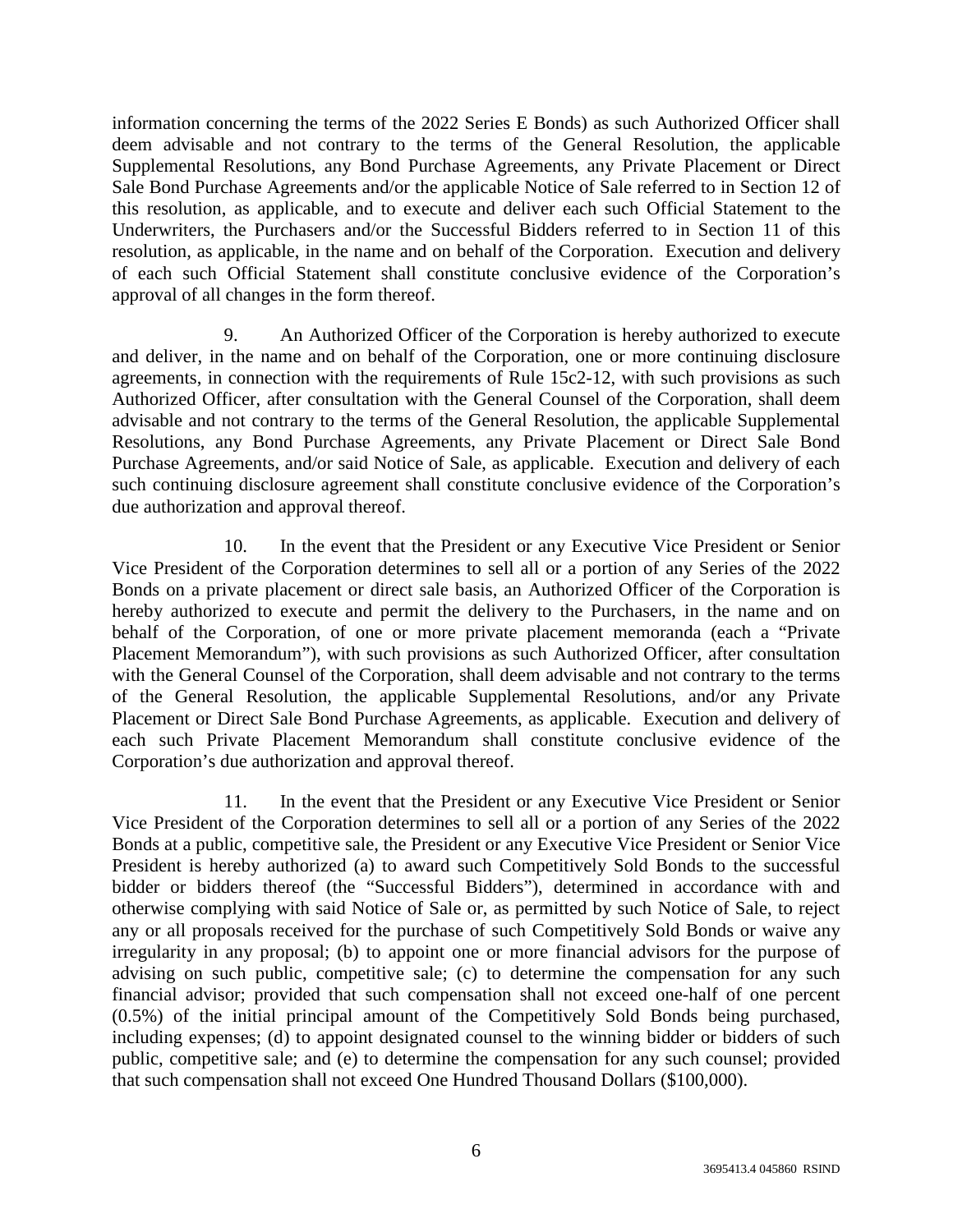12. One or more Notices of Sale (each a "Notice of Sale") with respect to the Competitively Sold Bonds, if any, are hereby authorized, with such provisions as the President or any Executive Vice President or Senior Vice President of the Corporation, after consultation with the General Counsel of the Corporation, shall deem advisable and not contrary to the terms of the General Resolution and the applicable Supplemental Resolutions. The distribution of such Notices of Sale with the Preliminary Official Statements of the Corporation authorized hereby to prospective purchasers and/or the publication thereof on any Internet platform are hereby authorized.

13. With respect to any Series of the 2022 Bonds issued in a Variable Interest Rate Mode, an Authorized Officer of the Corporation is hereby authorized to execute and deliver, in the name and on behalf of the Corporation, a bond series certificate (a "Bond Series Certificate"), one or more Tender Agent Agreements by and among the Trustee, the Corporation, the applicable Tender Agent and the applicable remarketing agent or agents designated by an Authorized Officer of the Corporation (the "Remarketing Agent") and/or one or more Remarketing Agreements by and between the applicable Remarketing Agent and the Corporation, a standby bond purchase agreement or other credit and/or liquidity facility or facilities by and between the Corporation and the applicable credit or liquidity facility provider appointed by the Corporation pursuant to the applicable Bond Series Certificate, and any other documents in the name of the Corporation necessary, useful or convenient to the remarketing of such Series of the 2022 Bonds, including, but not limited to, any remarketing circulars or other offering documents, in all cases, with such provisions as such Authorized Officer, after consultation with the General Counsel of the Corporation, shall deem advisable and not contrary to the terms of the General Resolution, the applicable Supplemental Resolutions, any Bond Purchase Agreements, any Private Placement or Direct Sale Bond Purchase Agreements and/or the applicable Notice of Sale, as applicable. Execution and delivery of said documents shall constitute conclusive evidence of the Corporation's due authorization and approval of said documents.

14. An Authorized Officer of the Corporation is hereby authorized to execute and deliver, in the name and on behalf of the Corporation, all other documents required to be executed and delivered in connection with the issuance of any Series of the 2022 Bonds (including, but not limited to, any investment agreements or arrangements pertaining to amounts held under the General Resolution and the applicable Supplemental Resolutions, and any interest rate exchange agreements, interest rate cap agreements or similar agreements and related documents) with such provisions as such Authorized Officer, after consultation with the General Counsel of the Corporation, shall deem advisable and not contrary to the terms of the General Resolution, the applicable Supplemental Resolutions, any Bond Purchase Agreements, any Private Placement or Direct Sale Bond Purchase Agreements and/or the applicable Notice of Sale, as applicable. Execution and delivery of said documents shall constitute conclusive evidence of the Corporation's due authorization and approval of said documents.

15. An Authorized Officer of the Corporation is hereby authorized to execute and deliver, in the name and on behalf of the Corporation, all documents required to be executed and delivered in connection with the financing of the 2022 Mortgage Loans, the retiring of the Prior Bonds and the financing of the other Corporation Corporate Purposes, including, but not limited to, any loan commitments, any interest rate exchange agreements, interest rate cap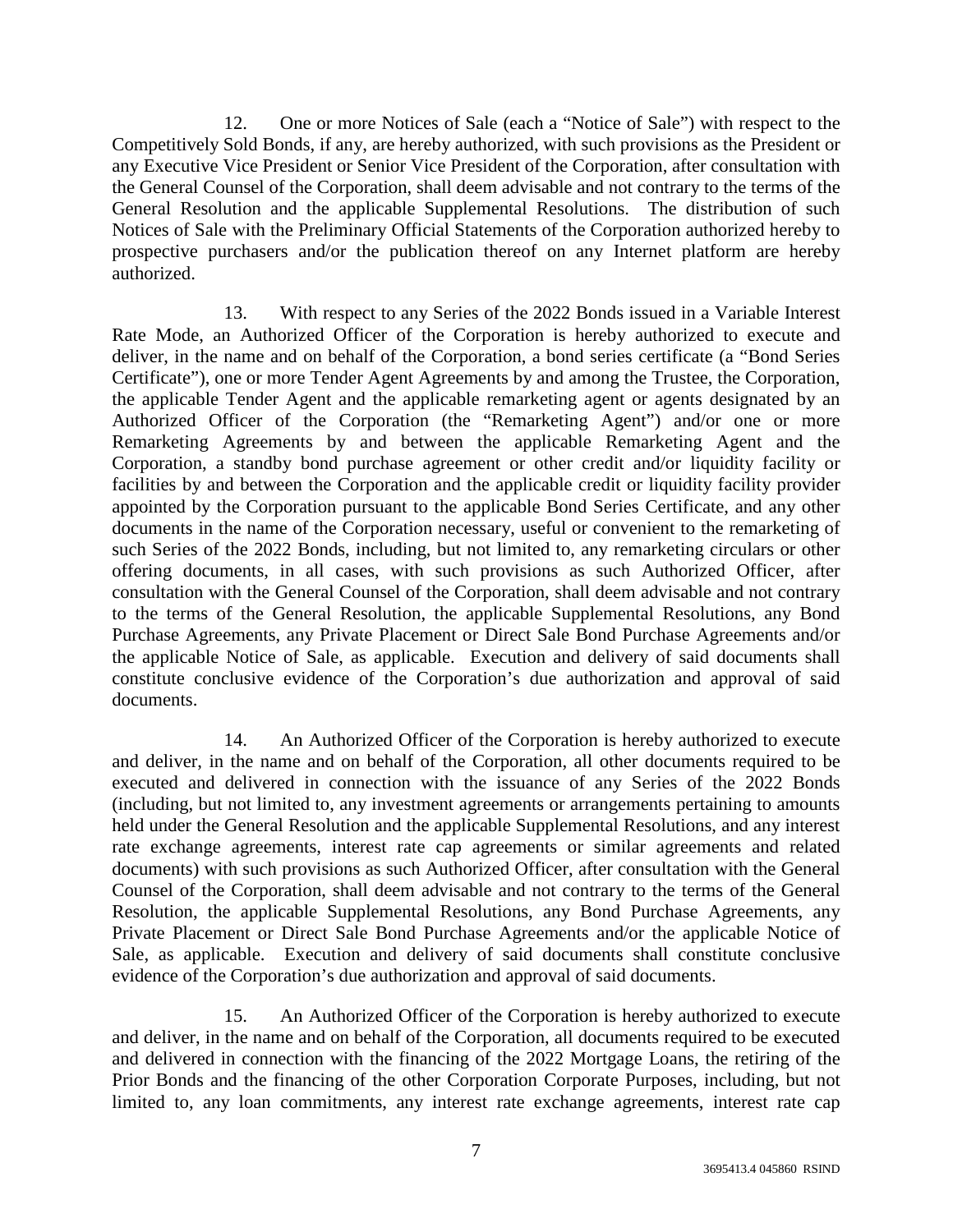agreements or similar agreements and related documents, any buy-sell agreements, any mortgage purchase agreements, any mortgage insurance commitments, any mortgage insurance agreements, any bond or mortgage credit enhancements, any extension and modification agreements, any regulatory agreements, any loan agreements, any assignment and/or servicing agreements, any participation agreements, including any participation agreements by and between the Corporation and The City of New York (the "City"), and any amendments to any existing participation agreements between the Corporation and the City, any purchase and sale agreements by and between the Corporation and the City and any amendments to any such existing purchase and sale agreements, any servicing agreements for any mortgage loans subordinated to said 2022 Mortgage Loans, any agreements relating to any letters of credit or other credit enhancements securing any of said 2022 Mortgage Loans, and any agreements relating to any mortgage loans made by the Corporation (with funds other than the proceeds of the 2022 Bonds) with respect to the multi-family housing developments financed by the 2022 Mortgage Loans in addition to said 2022 Mortgage Loans, and any amendments, modifications or replacements of any documents previously entered into in connection with the Prior Bonds and the Mortgage Loans financed by the Prior Bonds, with such provisions as such Authorized Officer, after consultation with the General Counsel of the Corporation, shall deem advisable and not contrary to the terms of the General Resolution, the applicable Supplemental Resolutions, the bond resolutions authorizing the Prior Bonds, any Bond Purchase Agreements, any Private Placement or Direct Sale Bond Purchase Agreements and/or any Notices of Sale, as applicable. Execution and delivery of said documents shall constitute conclusive evidence of the Corporation's due authorization and approval of said documents.

16. An Authorized Officer of the Corporation is hereby authorized to issue one or more certifications as to its reasonable expectations regarding the amount and use of the proceeds of any Series of the 2022 Bonds to evidence compliance with Sections 103 and 141 through 150 of the Internal Revenue Code of 1986, as amended, and any Treasury regulations relating thereto.

17. An Authorized Officer of the Corporation is hereby authorized, at any time after the receipt of all necessary consents, proceedings and approvals, to have each Series of the 2022 Bonds prepared and to execute and authorize the delivery of each Series of the 2022 Bonds to the Underwriters, the Purchasers and/or the Successful Bidders, as applicable, upon receipt of the purchase price thereof, plus accrued interest, if any, and to do and perform all acts and things and execute and deliver any and all documents in the name of the Corporation necessary, useful or convenient to the issuance and sale of each Series of the 2022 Bonds by the Corporation to the Underwriters, the Purchasers and/or the Successful Bidders, as applicable (including, but not limited to, using the Corporation's unrestricted reserves to pay Costs of Issuance (as defined in the General Resolution) and to fund all or a portion of the Debt Service Reserve Account Requirement in connection with any Series of the 2022 Bonds). Execution and delivery of said documents shall constitute conclusive evidence of the Corporation's due authorization and approval of said documents.

18. The President or any Executive Vice President or Senior Vice President of the Corporation is hereby authorized to include as assets pledged under the General Resolution any unencumbered assets of the Corporation, including, but not limited to, any mortgage loans made by the Corporation, in an amount deemed necessary or convenient by such President or